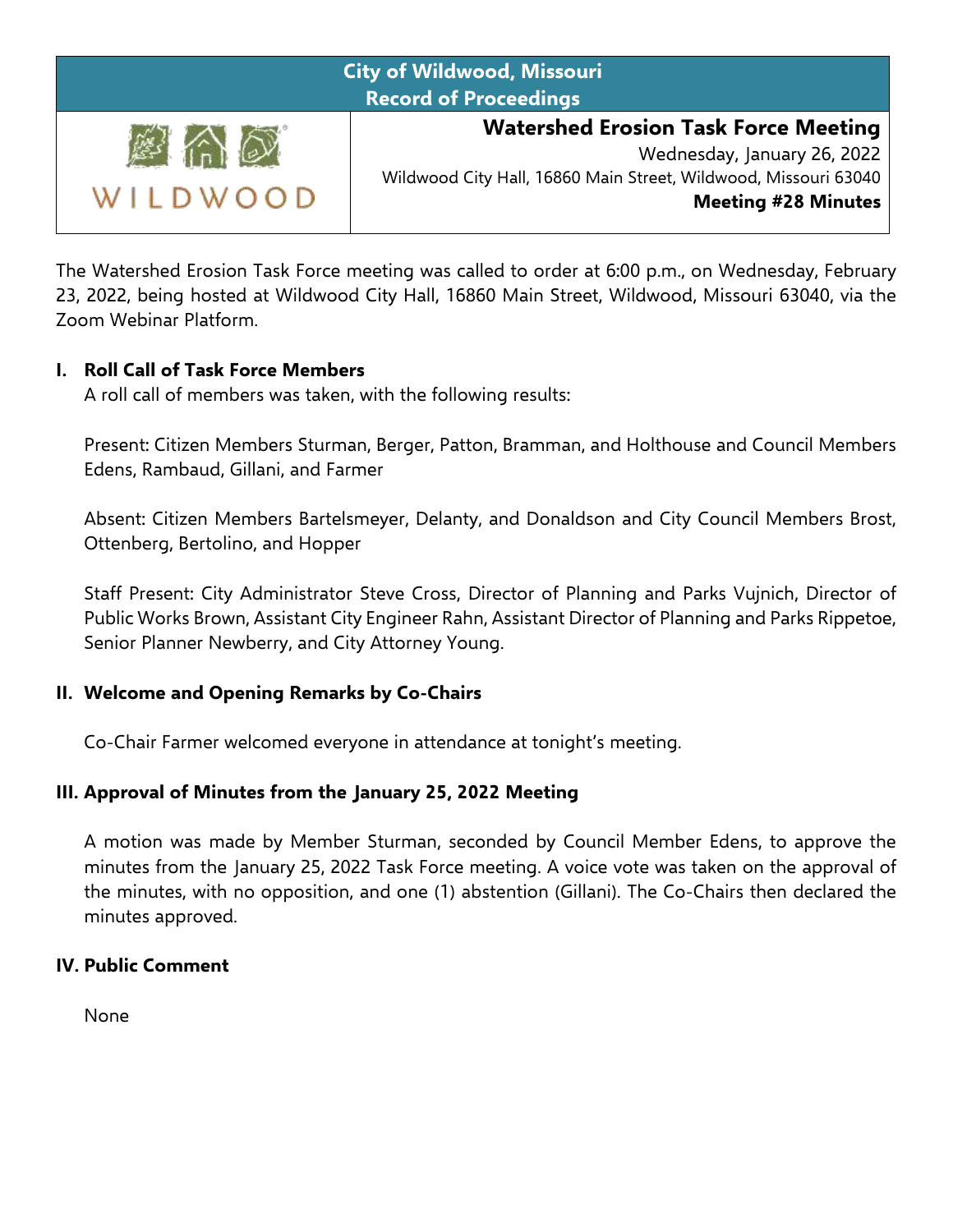## **V. Summary of Comments Chat Session for Task Force Members (Priorities for 2022, Effectiveness of Task Force, and Next Steps for Residents)**

Director Vujnich provided a summary of the comments and items identified by the task force members at its last meeting.

No discussion was held regarding this update item.

## **VI. USGS Update – Field Work in Caulks Creek**

Director Vujnich stated the field work associated with the United States Geological Survey (USGS) began the week of February 14, 2022. He noted two (2) individuals will serve as the liaisons for this project, Dan Rahn, Assistant City Engineer, and Dr. Jessica LeRoy Study Coordinator - USGS.

#### **VII. Wildwood Lawn and Garden Summit – March 19, 2022**

Council Member Edens provided an update on the participation of the task force at the Wildwood Lawn and Garden Summit. She stated a stream table and presenter would be available for the event and proposed the idea of developing coloring sheets for children, which would also include a QR code directing people to the task force's section of the City's website.

The Co-Chairs stated they are seeking volunteers for the task force's tent at the Wildwood Lawn and Garden Summit and noted that if members are interested, they should notify City staff.

## **VIII. Update to Work Program Matrix - 2022**

Director Vujnich provided a brief overview of the Work Program Matrix.

No discussion was held among task force members regarding this informational item.

#### **IX.** Watershed Erosion Task Force Work Program Items

- a. Supporting Property Owner Creek Repairs/Improvements
	- i. Framing Permitting Process
	- ii. Preapproved Design Details
- **b. Improving Detention Basin Effectiveness**
	- i. Identifying Priority Basins
	- ii. Implementing Current Standards and Associated Processes
- c. Watershed Management Master Plan EPA Approved
- **d. Public Education Component – Banner Development**